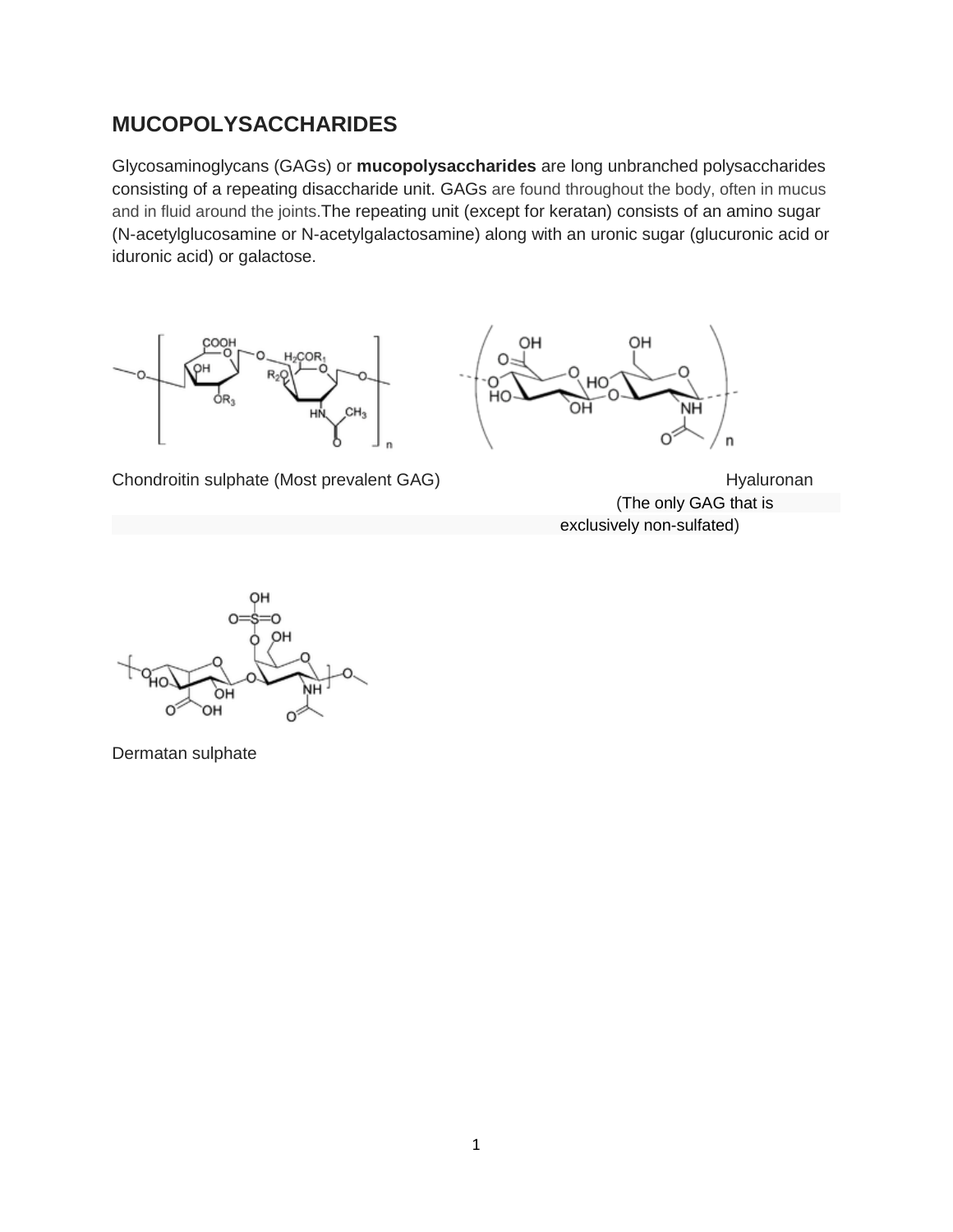





Heparan sulphate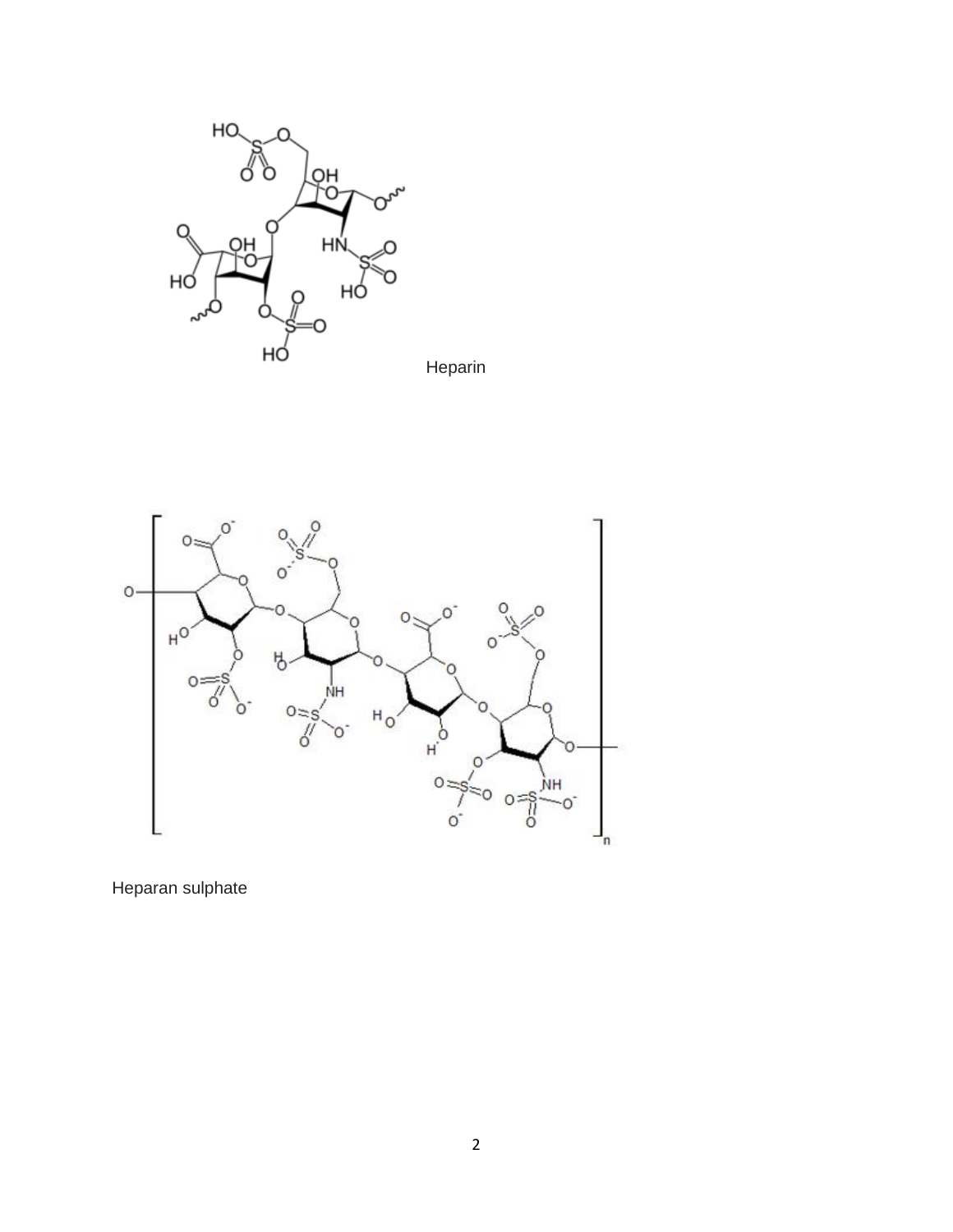# **MUCOPLYSACCHARIDE METABOLIC DISORDERS**

#### (SOURCE:<http://www.mayomedicallaboratories.com/test-catalog/Clinical+and+Interpretive/84464> )

The mucopolysaccharidoses (MPSs) are a group of disorders caused by the deficiency of any of the enzymes involved in the stepwise degradation of dermatan sulfate, heparan sulfate, keratan sulfate, or chondroitin sulfate (glycosaminoglycans: GAGs). Undegraded or partially degraded GAGs (also called mucopolysaccharides) are stored in lysosomes and excreted in the urine. Accumulation of GAGs in lysosomes interferes with normal functioning of cells, tissues, and organs resulting in the clinical features observed in MPS disorders. There are 11 known enzyme deficiencies that result in MPSs. In addition, abnormal GAG storage is observed in multiple sulfatase deficiency and in I-cell disease. Finally, an abnormal excretion of GAGs in urine is observed occasionally in other disorders including active bone diseases, connective tissue disease, hypothyroidism, urinary dysfunction, and oligosaccharidoses.

MPSs are autosomal recessive disorders with the exception of MPS II, which follows an X-linked inheritance pattern. Affected individuals typically experience a period of normal growth and development followed by progressive disease involvement encompassing multiple systems. The severity and features vary, and may include facial coarsening, organomegaly, skeletal changes, cardiac abnormalities, and developmental delays. Moreover, disease presentation varies from as early as late infancy to adulthood.

A diagnostic workup for individuals with suspected MPS should begin with test MPSSC Mucopolysaccharides (MPS) Screen, Urine, which includes both the quantitative analysis of total GAGs and qualitative liquid chromatography-tandem mass spectrometry (LC-MS/MS) analysis of the specific sulfates. Interpretation is based upon pattern recognition of the specific sulfates detected by MS/MS and the qualitative analysis of their relative amounts of excretion. However, an abnormal MPS analysis is not sufficient to conclusively establish a specific diagnosis. It is strongly recommended to seek confirmation by an independent method, typically in vitro enzyme assay (available in either blood or cultured fibroblasts from a skin biopsy) and/or molecular analysis.

After a specific diagnosis has been established, MPSQN / Mucopolysaccharides (MPS), Quantitative, Urine, which does not include the analysis of the specific sulfates, can be appropriate for monitoring the effectiveness of treatment, such as a bone marrow transplant or enzyme replacement therapy. However, some clinicians will opt to perform the MPS screen, which allows for monitoring of not only the total amount of GAGs, but also the excretion of specific sulfates, as these may change in patients with an MPS disorder undergoing treatment.

| <b>Disorder</b> | Alias         | <b>Enzyme Deficiency</b><br>(Mayo Medical Laboratories' Test, if<br>applicable) | Sulfate(s)<br><b>Excreted</b> |
|-----------------|---------------|---------------------------------------------------------------------------------|-------------------------------|
| MPS I           | Hurler/Scheie | alpha-L-iduronidase (IDST)                                                      | DS/HS                         |

Table: Enzyme Defects and Excretion Products of Mucopolysaccaridoses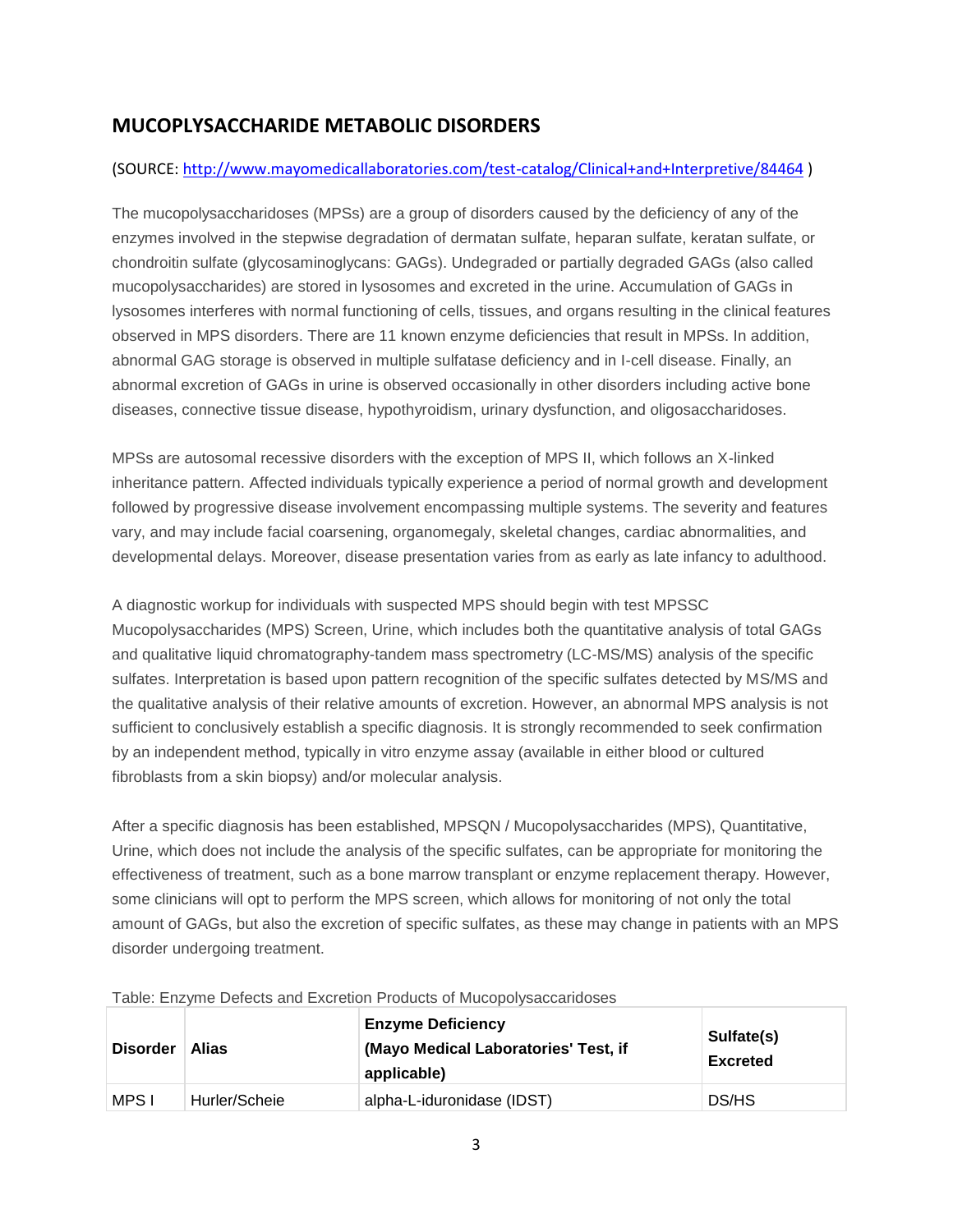| <b>MPS II</b>      | <b>Hunter</b>               | Iduronate 2-sulfatase                                  | DS/HS     |
|--------------------|-----------------------------|--------------------------------------------------------|-----------|
| MPS III A          | Sanfilippo A                | Heparan N-sulfatase                                    | HS        |
| MPS III B          | Sanfilippo B                | N-acetyl-alpha-D-glucosaminidase (ANAT,<br>ANAS)       | HS        |
| MPS III C          | Sanfilippo C                | Acetyl-CoA:alpha-glucosaminide N-<br>acetyltransferase | HS        |
| MPS III D          | Sanfilippo D                | N-acetylglucosamine-6-sulfatase                        | HS        |
| <b>MPS IV</b><br>A | Morquio A                   | Galactosamine-6-sulfatase (G6ST)                       | KS/C6S    |
| <b>MPS IV</b><br>B | Morquio B                   | beta-galactosidase (BGAT, BGA)                         | KS        |
| MPS VI             | Maroteaux-Lamy              | Arylsulfatase B (ARSB)                                 | DS.       |
| <b>MPS VII</b>     | Sly                         | beta-glucuronidase (BGLR)                              | DS/HS/C6S |
| <b>MPS IX</b>      | Hyaluronidase<br>deficiency | Hyaluronidase                                          | None      |

KEY: C6S, chondroitin 6-sulfate; DS, dermatan sulfate; HS, heparan sulfate; KS, keratan sulfate

MPS I (Hurler/Scheie syndrome) is caused by a reduced or absent activity of the alpha-L-iduronidase enzyme. The incidence of MPS I is approximately 1 in 100,000 live births. Treatment options include hematopoietic stem cell transplantation and enzyme replacement therapy. This enzyme deficiency results in a wide range of clinical phenotypes that are further categorized into 3 phenotypes: MPS IH (Hurler syndrome), MPS IS (Scheie syndrome), and MPS IH/S (Hurler-Scheie syndrome), which cannot be distinguished via biochemical methods. Clinically, they are also referred to as MPS I and attenuated MPS I. MPS IH is the most severe and has an early onset consisting of skeletal deformities, coarse facial features, hepatosplenomegaly, macrocephaly, cardiomyopathy, hearing loss, macroglossia, and respiratory tract infections. Developmental delay is noticed as early as 12 months with death occurring usually before 10 years of age. MPS IH/S has an intermediate clinical presentation characterized by progressive skeletal symptoms called dysostosis multiplex. Individuals typically have little or no intellectual dysfunction. Corneal clouding, joint stiffness, deafness, and valvular heart disease can develop by early to mid-teens. Survival into adulthood is common. Cause of death usually results from cardiac complications or upper airway obstruction. Comparatively, MPS IS presents with the mildest phenotype. The onset occurs after 5 years of age. It is characterized by normal intelligence and stature; however, affected individuals do experience joint involvement, visual impairment, and obstructive airway disease.

MPS II (Hunter syndrome) is caused by a reduced or absent activity of the enzyme iduronate 2-sulfatase. The clinical features and severity of symptoms of MPS II are widely variable ranging from severe disease to an attenuated form, which generally presents at a later onset with a milder clinical presentation. In general, symptoms may include coarse facies, short stature, enlarged liver and spleen, hoarse voice, stiff joints, cardiac disease, and profound neurologic involvement leading to developmental delays and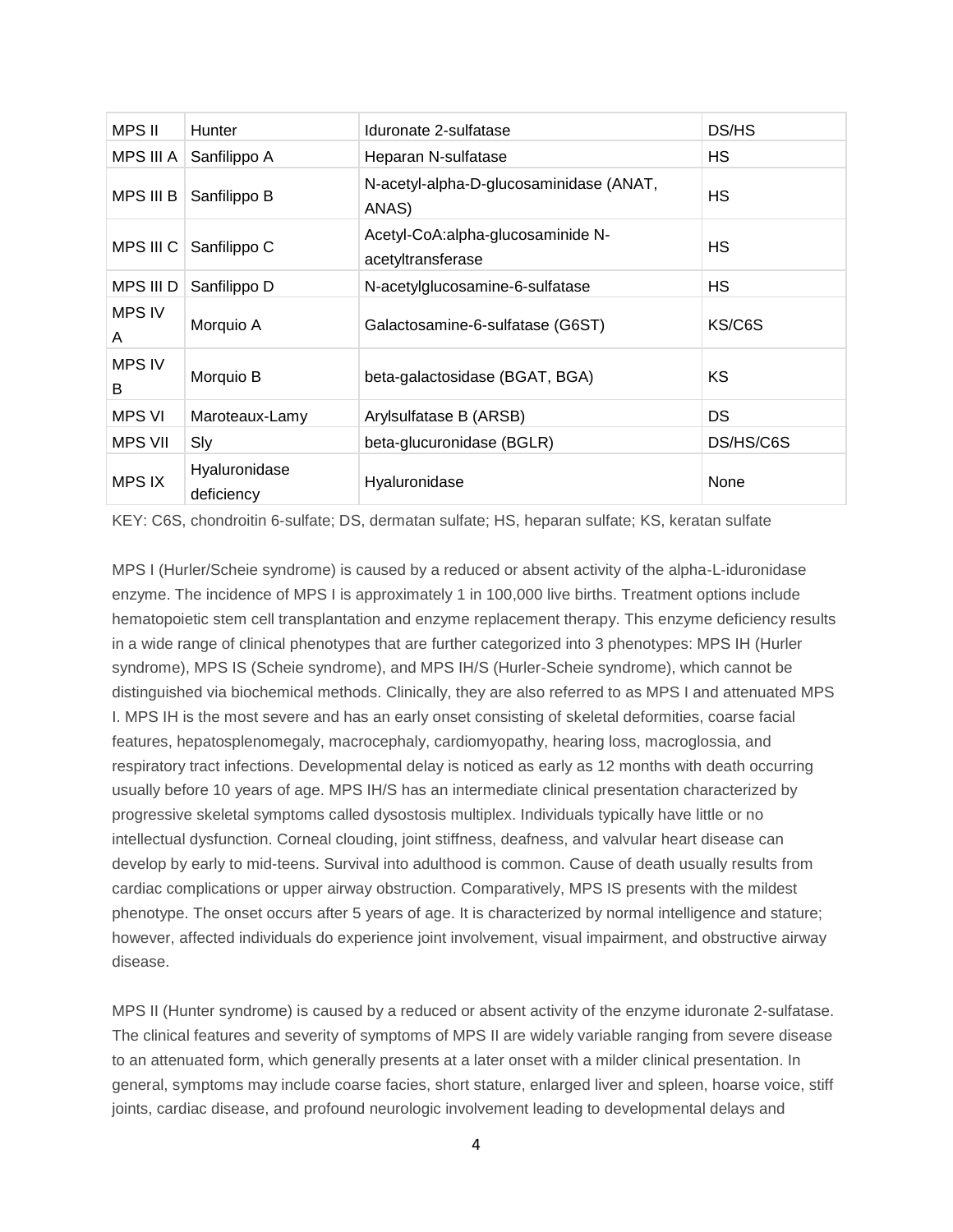regression. The clinical presentation of MPS II is similar to that of MPS I with the notable difference of the lack of corneal clouding in MPS II. The inheritance pattern is X-linked and as such MPS II is observed almost exclusively in males with an estimated incidence of 1 in 170,000 male births. Symptomatic carrier females have been reported, but are very rare. Treatment options include hematopoietic stem cell transplantation and enzyme replacement therapy.

MPS III (Sanfilippo syndrome) is caused by a reduced or absent activity of 1 of 4 enzymes (see Table above), resulting in a defect of heparan sulfate degradation. Patients with MPS III uniformly excrete heparan sulfate resulting in similar clinical phenotypes, and are further classified as type A, B, C, or D based upon the specific enzyme deficiency. Sanfilippo syndrome is characterized by severe central nervous system (CNS) degeneration, but only mild physical disease. Such disproportionate involvement of the CNS is unique among the MPSs. Onset of clinical features, most commonly behavioral problems and delayed development, usually occurs between 2 and 6 years in a child who previously appeared normal. Severe neurologic degeneration occurs in most patients by 6 to 10 years of age, accompanied by a rapid deterioration of social and adaptive skills. Death generally occurs by the 20s. The occurrence of MPS III varies by subtype with types A and B being the most common and types C and D being very rare. The collective incidence is approximately 1 in 58,000 live births.

MPS IVA (Morquio A syndrome) is caused by a reduced or absent N-acetylgalactosamine-6-sulfate sulfatase. Clinical features and severity of symptoms of MPS IVA are widely variable, but may include skeletal dysplasia, short stature, dental anomalies, corneal clouding, respiratory insufficiency, and cardiac disease. Intelligence is usually normal. Estimates of the incidence of MPS IVA syndrome range from 1 in 200,000 to 1 in 300,000 live births. Treatment with enzyme replacement therapy is available.

MPS IVB (Morquio B syndrome) is caused by a reduced or absent beta-galactosidase activity which gives rise to the physical manifestations of the disease. Clinical features and severity of symptoms of MPS IVB are widely variable ranging from severe disease to an attenuated form, which generally presents at a later onset with a milder clinical presentation. In general, symptoms may include coarse facies, short stature, enlarged liver and spleen, hoarse voice, stiff joints, cardiac disease, but no neurological involvement. The incidence of MPS IVB is estimated to be about 1 in 250,000 live births. Treatment options are limited to symptomatic management.

MPS VI (Maroteaux-Lamy syndrome) is caused by a deficiency of the enzyme arylsulfatase B. Clinical features and severity of symptoms are widely variable, but typically include short stature, dysostosis multiplex, facial dysmorphism, stiff joints, claw-hand deformities, carpal tunnel syndrome, hepatosplenomegaly, corneal clouding, and cardiac defects. Intelligence is usually normal. Estimates of the incidence of MPS VI range from 1 in 200,000 to 1 in 300,000 live births. Treatment options include hematopoietic stem cell transplantation and enzyme replacement therapy.

MPS VII (Sly syndrome) is caused by a deficiency of the enzyme beta-glucuronidase. The phenotype varies significantly from mild to severe presentations and may include macrocephaly, short stature,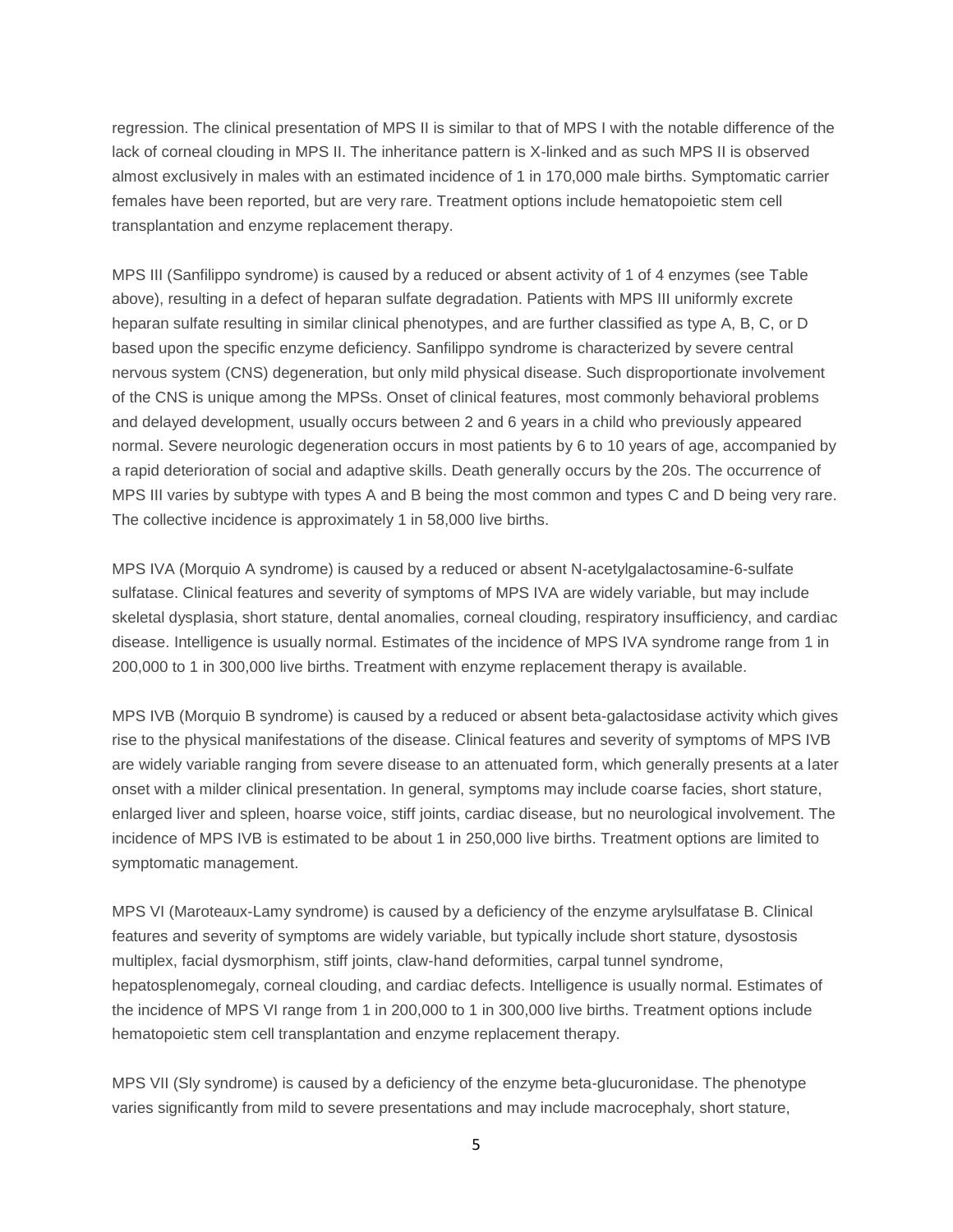dysostosis multiplex, hepatomegaly, coarse facies, and impairment of cognitive function. Likewise, the age of onset is variable ranging from prenatal to adulthood. MPS VII is extremely rare, affecting approximately 1 in 1,500,000 individuals.

MPS IX is a very rare disorder caused by a deficiency of the enzyme hyaluronidase. Patients present with short stature, flat nasal bridge, and joint findings. Urine GAGs are normal in MPS IX.

Multiple sulfatase deficiency (MSD) is an autosomal recessive disorder caused by mutations in the sulfatase-modifying factor-1 gene (*SUMF1*). Sulfatases undergo a common process that allows for normal expression of enzyme activity. Mutations in*SUMF1* impair that process, thereby resulting in decreased activity of all known sulfatase enzymes. Individuals with MSD have a complex clinical presentation encompassing features of each of the distinct enzyme deficiencies, including iduronate 2-sulfatase (MPS II), N-acetylgalactosamine-6-sulfate sulfatase (MPS IVA), arylsulfatase B (MPS VI), and arylsulfatase A (metachromatic leukodystrophy), steroid sulfatase (X-linked ichthyosis) and arylsulfatase F (chondrodysplasia punctata). MSD is extremely rare, affecting approximately 1 in 1,400,000 individuals.

### Reference Value[s](javascript:void(0))<sup>2</sup>

MPS, QUANTITATIVE 0-4 months: < or =53.0 mg/mmol creatinine 5-18 months: < or =31.0 mg/mmol creatinine 19 months-2 years: < or =24.0 mg/mmol creatinine 3-5 years: < or =16.0 mg/mmol creatinine 6-10 years:  $<$  or =12.0 mg/mmol creatinine 11-14 years: < or =10.0 mg/mmol creatinine >14 years: < or =6.5 mg/mmol creatinine

MPS, QUALITATIVE An interpretive report will be provided. Interpretation<sup>2</sup>

An abnormally elevated excretion of glycosaminoglycans is characteristic of mucopolysaccharidoses.

The pattern of sulfates obtained by liquid chromatography-tandem mass spectrometry (LC-MS/MS) is usually characteristic of the enzyme deficiency.

When abnormal results are detected with characteristic patterns, a detailed interpretation is given, including an overview of the results and their significance, a correlation to available clinical information, elements of differential diagnosis, recommendations for additional biochemical testing, and in vitro confirmatory studies (enzyme assay and molecular test).